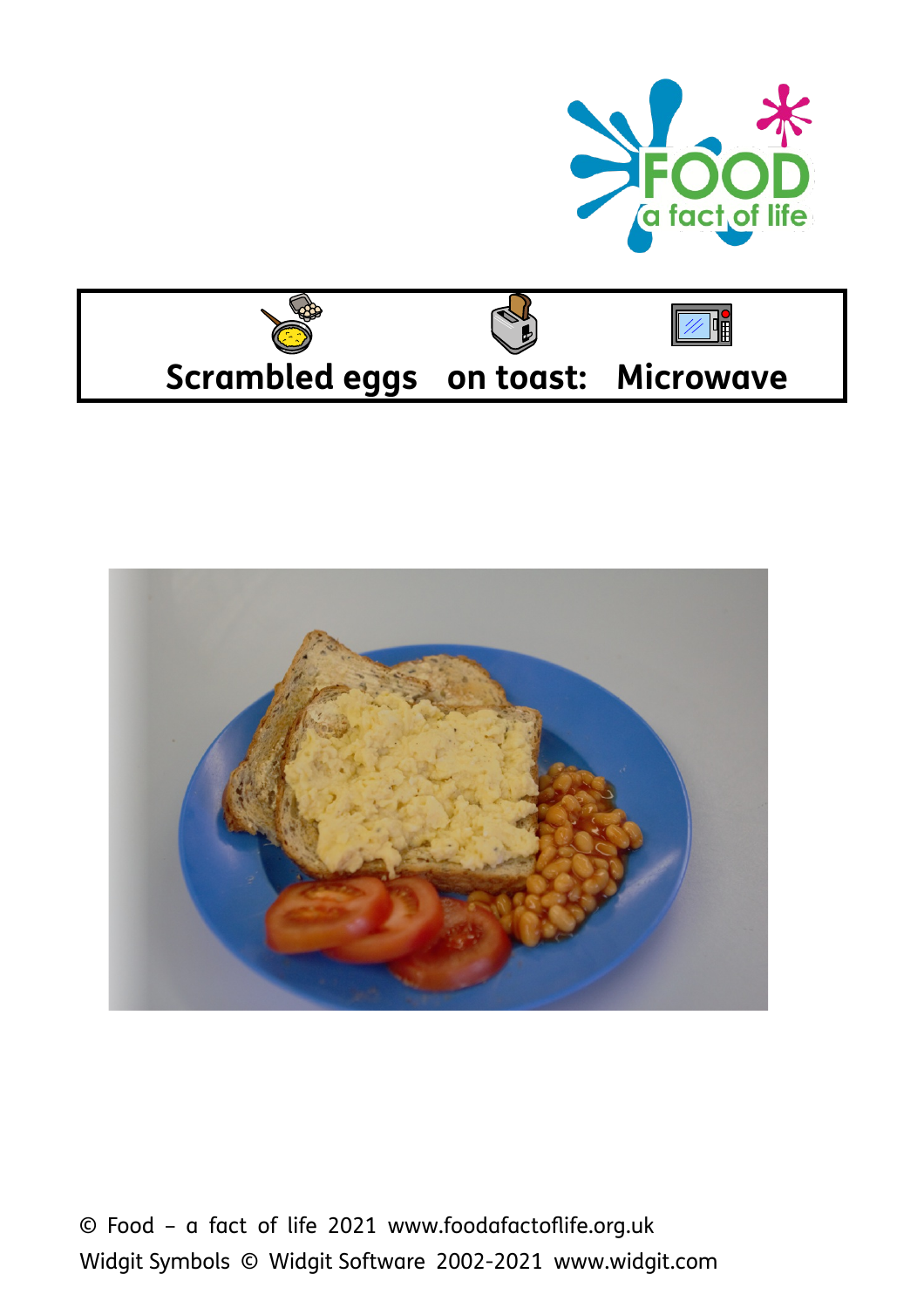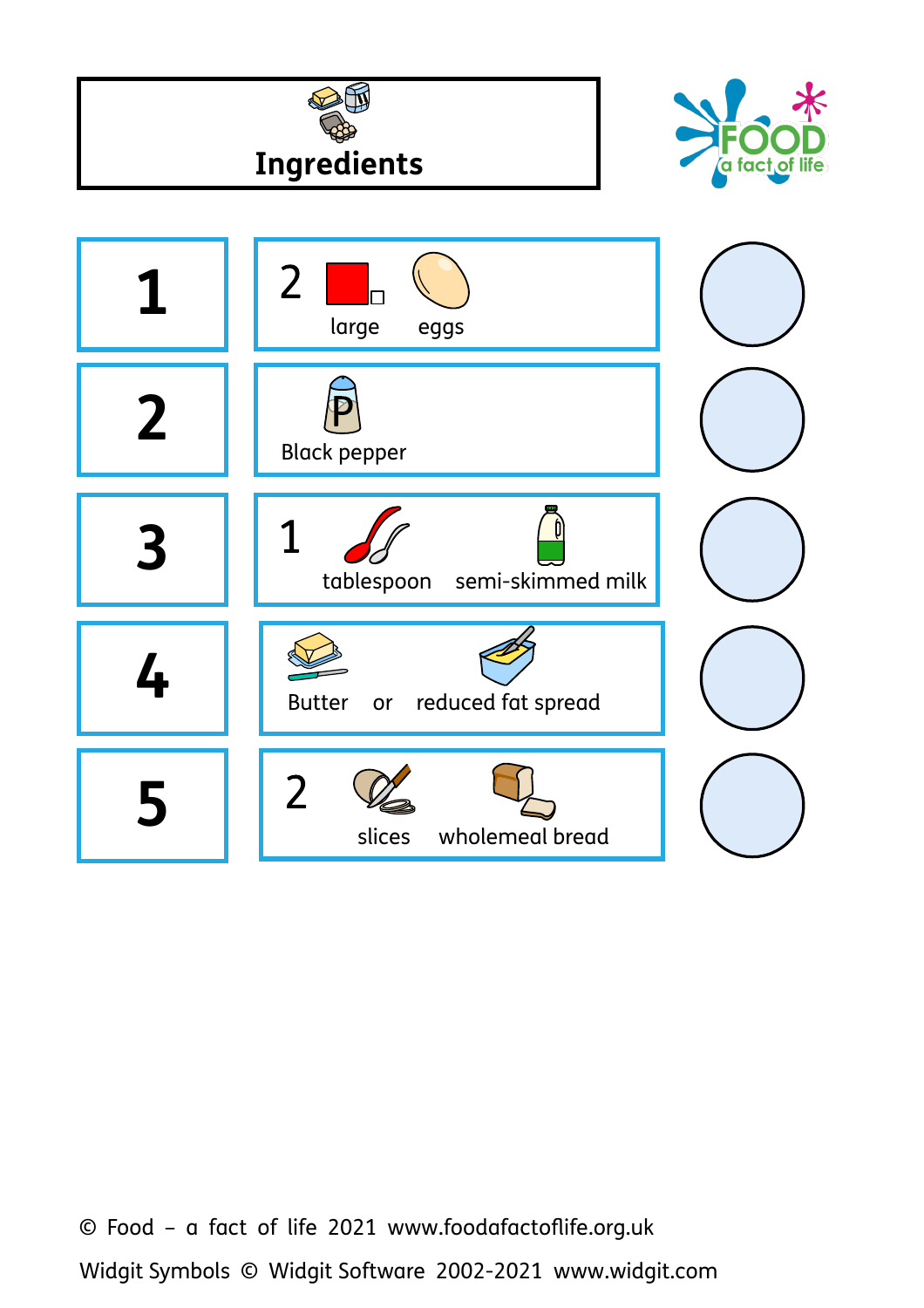



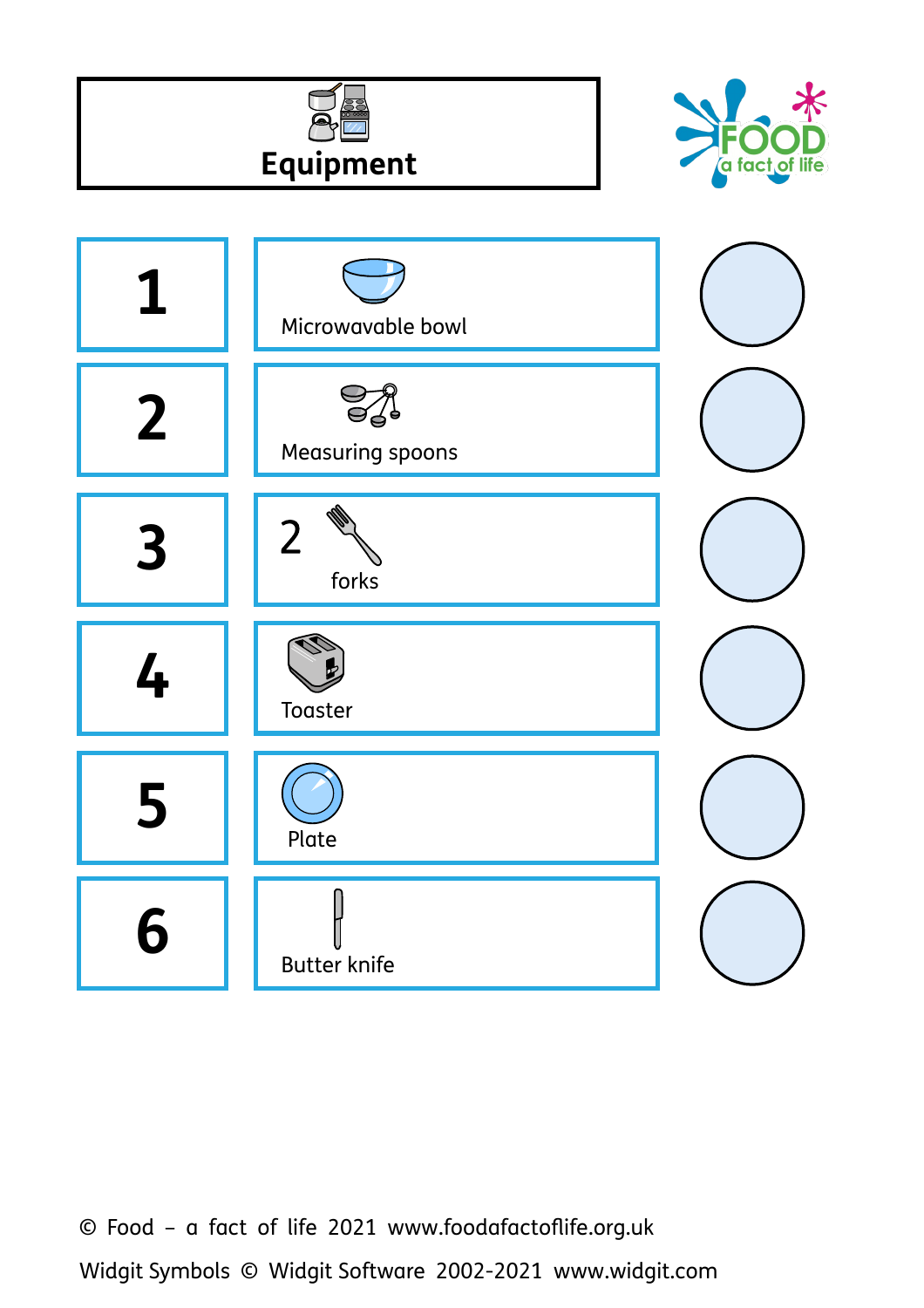![](_page_3_Figure_0.jpeg)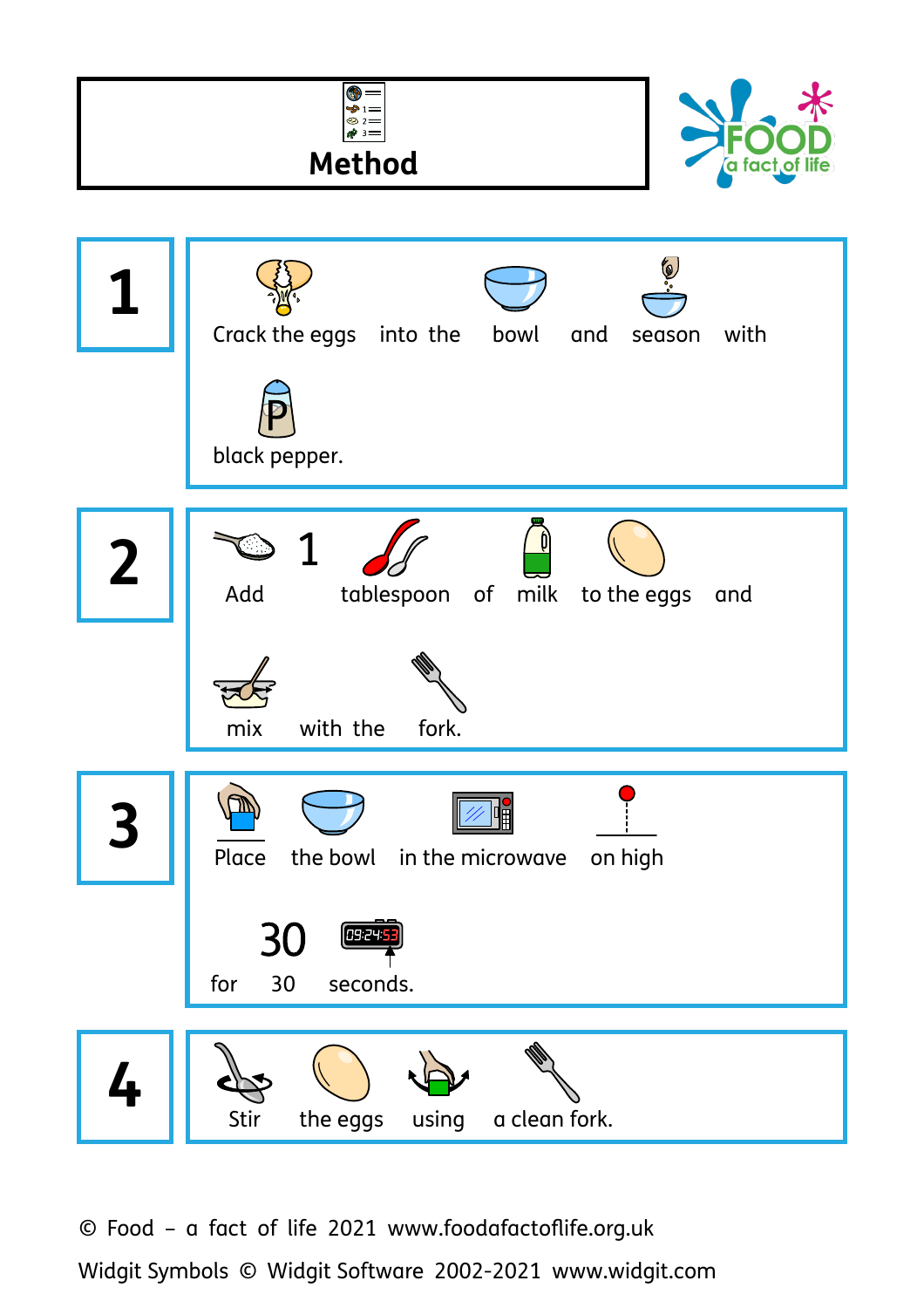![](_page_4_Figure_0.jpeg)